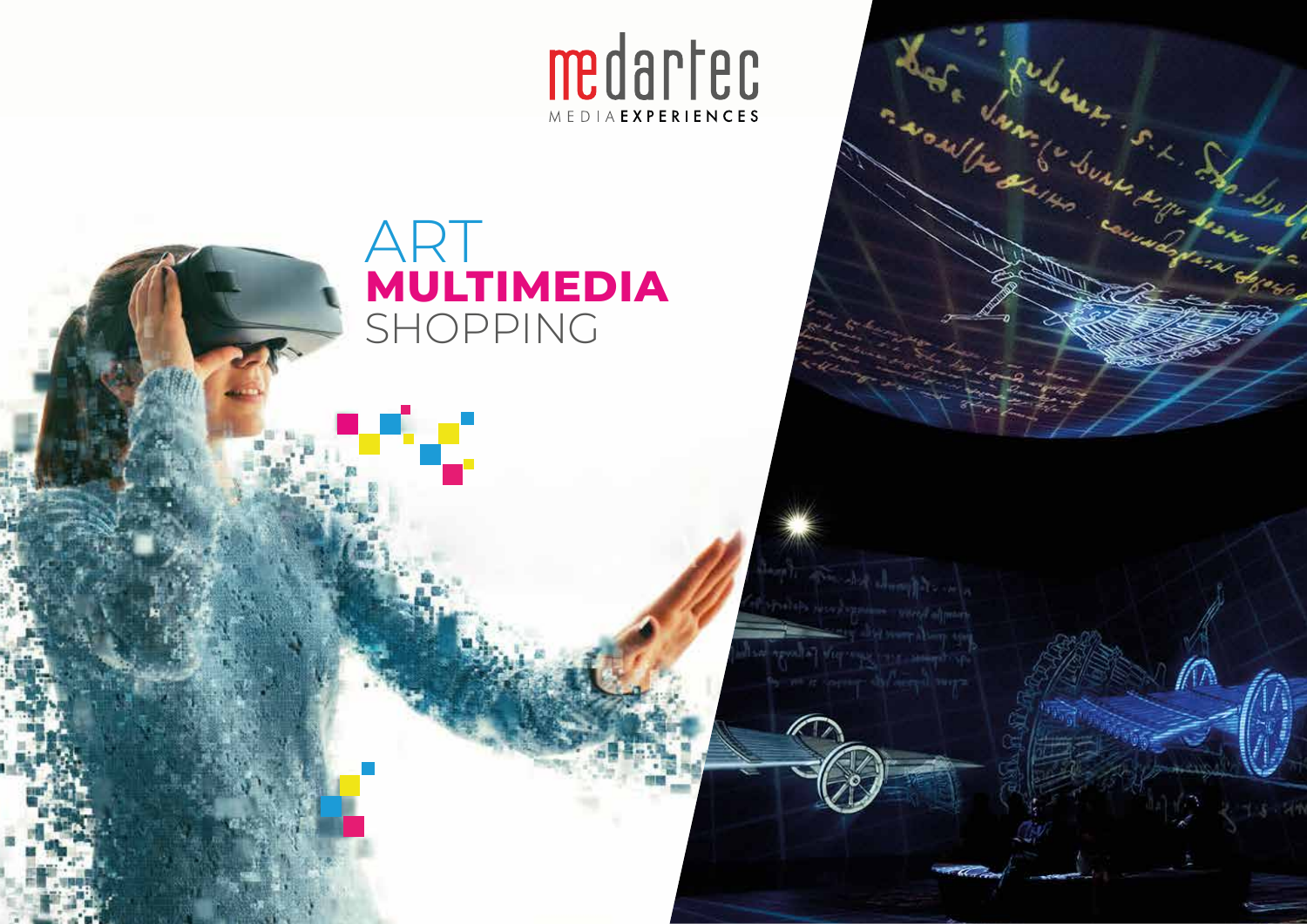## ART MULTIMEDIA SHOPPING **L'EVENTO CONTENTS INDEX** Mar.



SHOPPING COMPANY

CONTENTSINDEX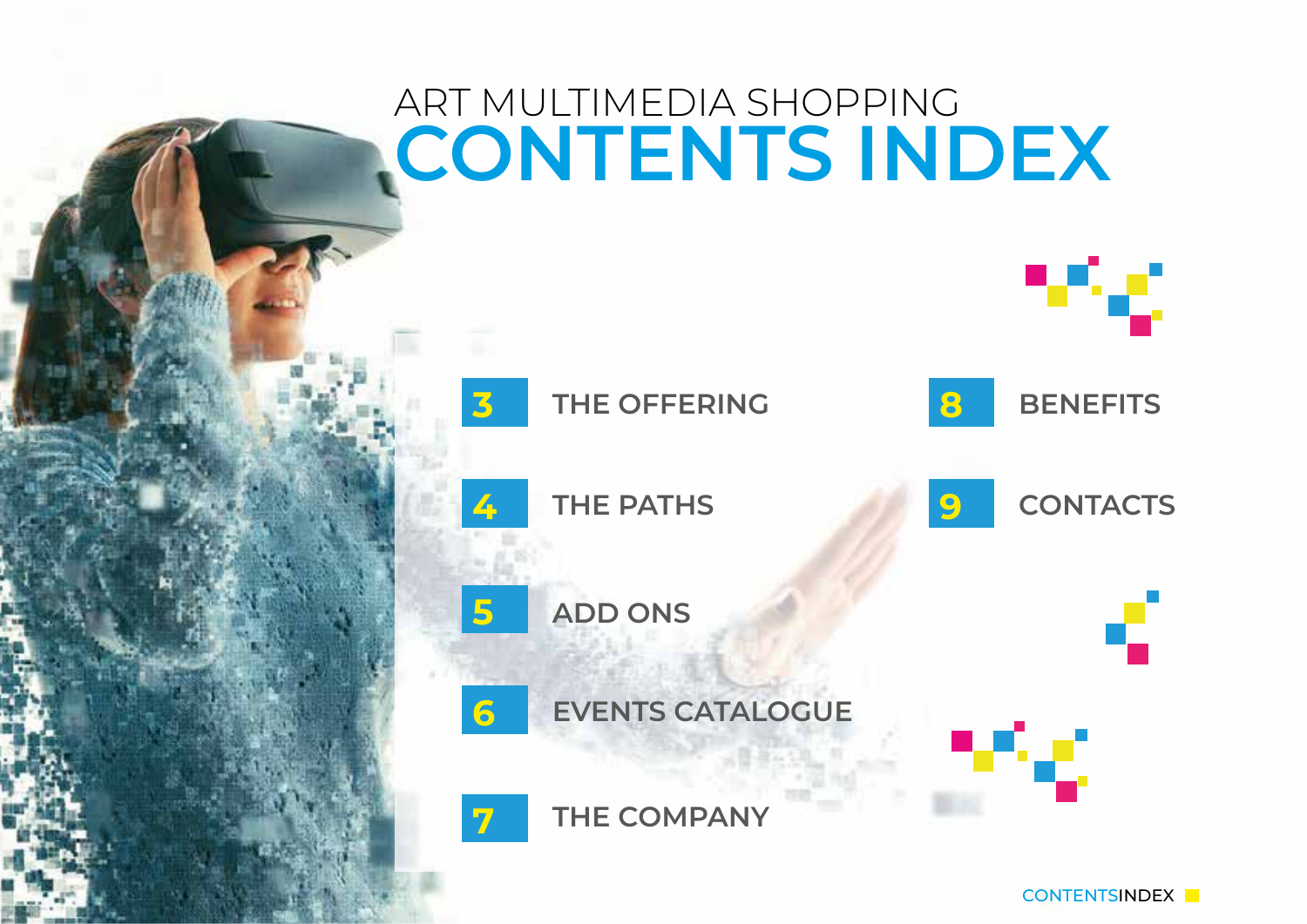### ART MULTIMEDIA SHOPPING **THE OFFERING**

ART

SHOPPING **MULTIMEDIA**

An exhibition concept suspended between **VISUAL ART AND DYNAMIC EXPERIENCE.** An EXCITING JOURNEY where digital magic makes the visitor experience unique, transporting him into a new and exciting dimension.

Medartec offers the opportunity for exhibitions and tailor made itineraries that meet the various communication needs. The exhibitions are made starting from the events in the portfolio that are adapted to individual needs. Culture and fun come together in a unique and distinctive sensory journey. Medartec offers a package of services that can be implemented with predefined modules useful for building the "tailor-made path for every single need.

INVOLVE ENTERTAIN DIFFERENTIATE COMMUNICATE

THEOFFERING **T**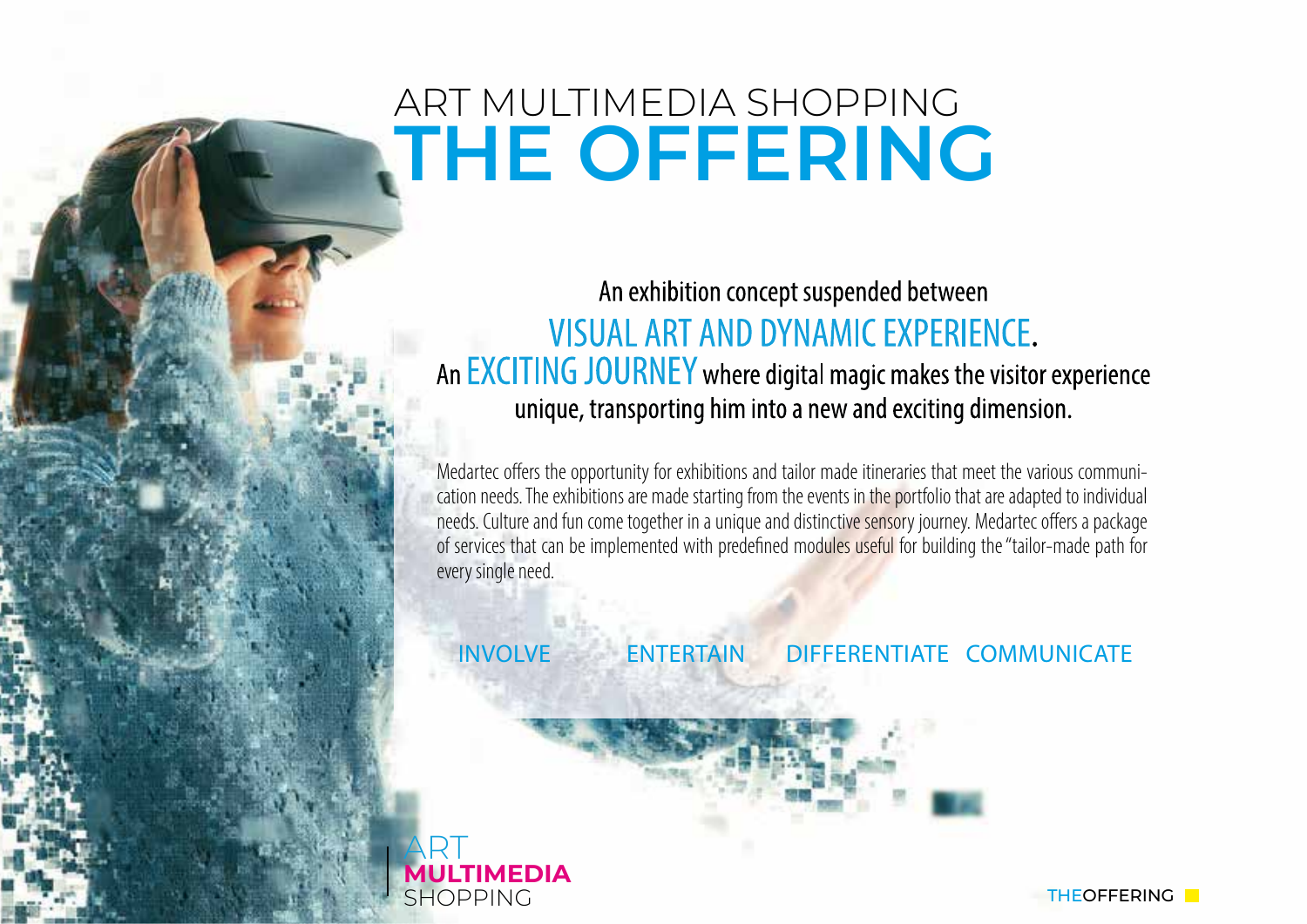### THE PATHS **GOALS**





Communicate differently to your target customers, distinguishing yourself from others.



Build a path inside the shopping center built on available spaces and individual needs.

**CALL SAL DVI I** 



Generate a word of mouth effect thanks to the emotionality of the event. The events are in fact designed to encourage virality on social media by sharing the contents of the event itself (selfies, uploads of augmented reality images, etc...)  $\ddot{\phantom{0}}$ .<br>.

ART

SHOPPING **MULTIMEDIA**



Fntertainment dedicated to children and families aimed at making shopping also a moment of education and fun.

**6**

Adding value, increasing the mall's reputation and gaining customer loyalty.

Attract a wider clientele. Increase awareness.

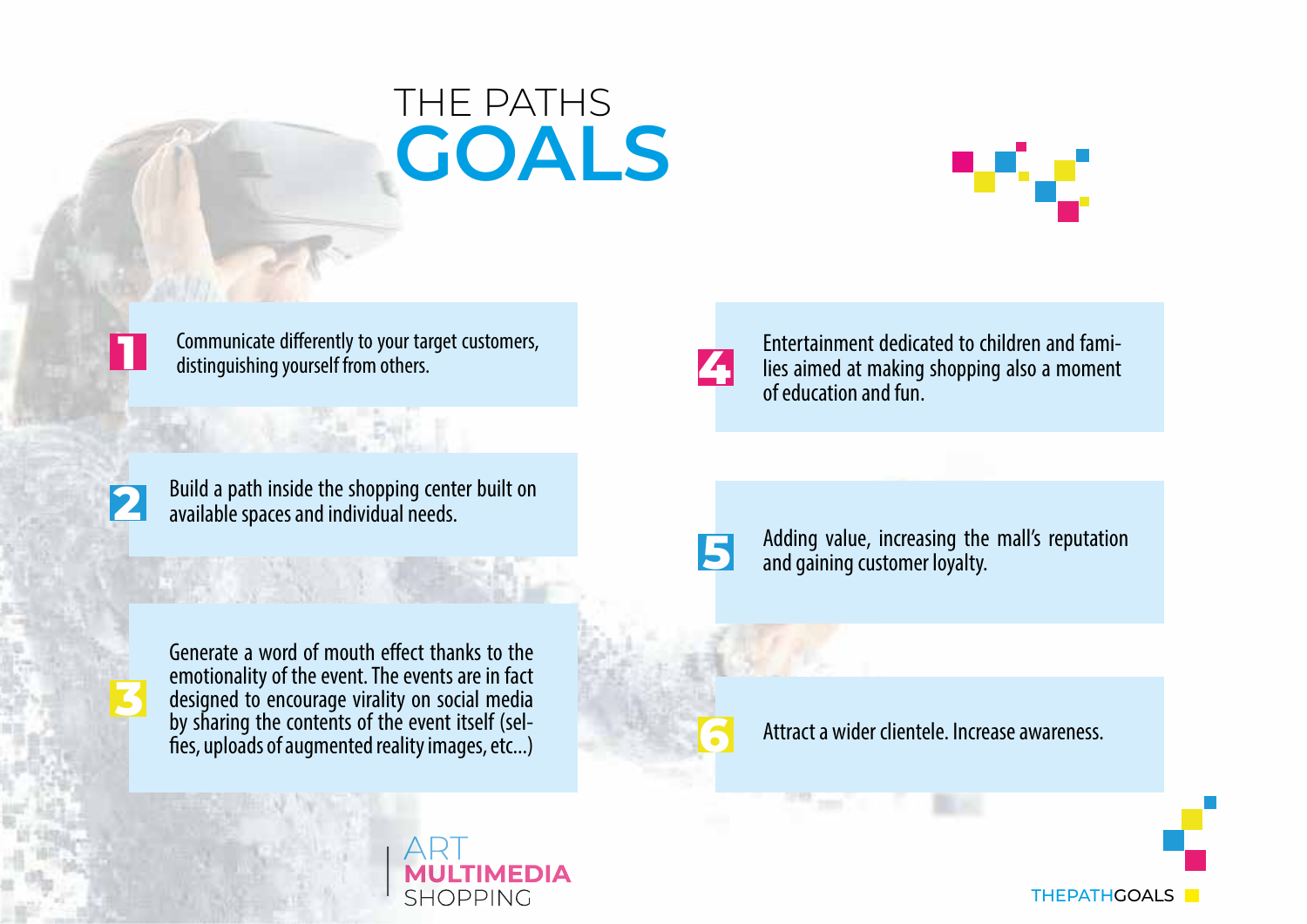### ART MULTIMEDIA SHOPPING **ADDONS**



Spaces dedicated to immersive and "futuristic" sensory experiences.



#### Entertainment Corner **Augmented Reality**

Creating innovation, narrating through emotions, creating interaction.



#### **Gallery**

Paintings and images on backlit canvases or on interactive monitors, emotional videos, 3D models and more, to bring emotions and culture to the new cathedrals of the 21st century.



#### Edutainments APPs

Educational paths and treasure hunts for children and adults supported by digital and non-digital tools or by dedicated apps.



#### Virtual Reality

Unique journeys where fantasy and reality come together to create a new dimension.



#### **Selfie Corner**

Scenographic sets created on the chosen theme to stimulate selfies and social sharing.



### **Holograms**

Digital presences of great characters who tell first hand their stories and dreams.

#### ART SHOPPING **MULTIMEDIA**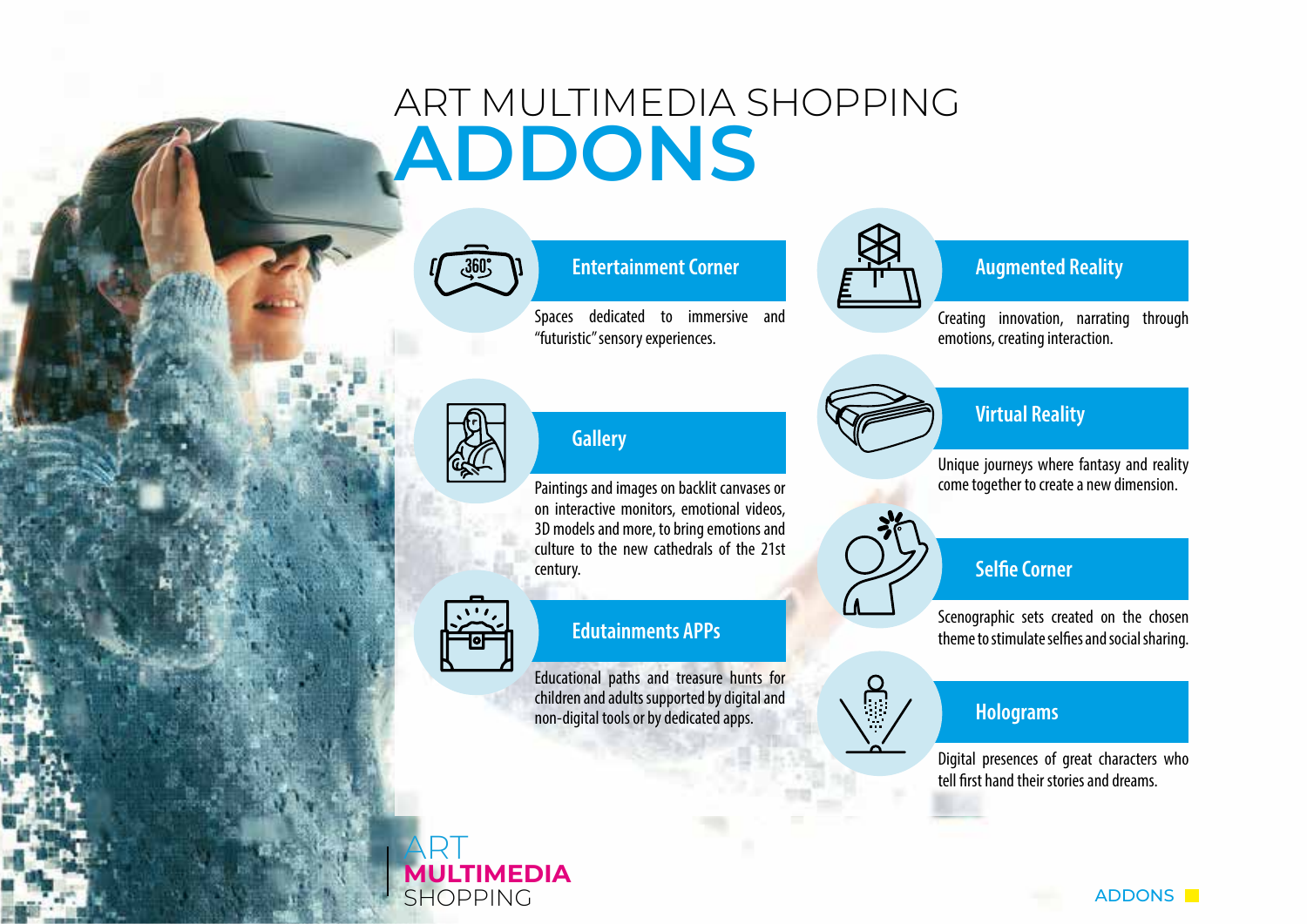## EXHIBITIONS **CATALOGUE**



EXHIBITIONSCATALOGUE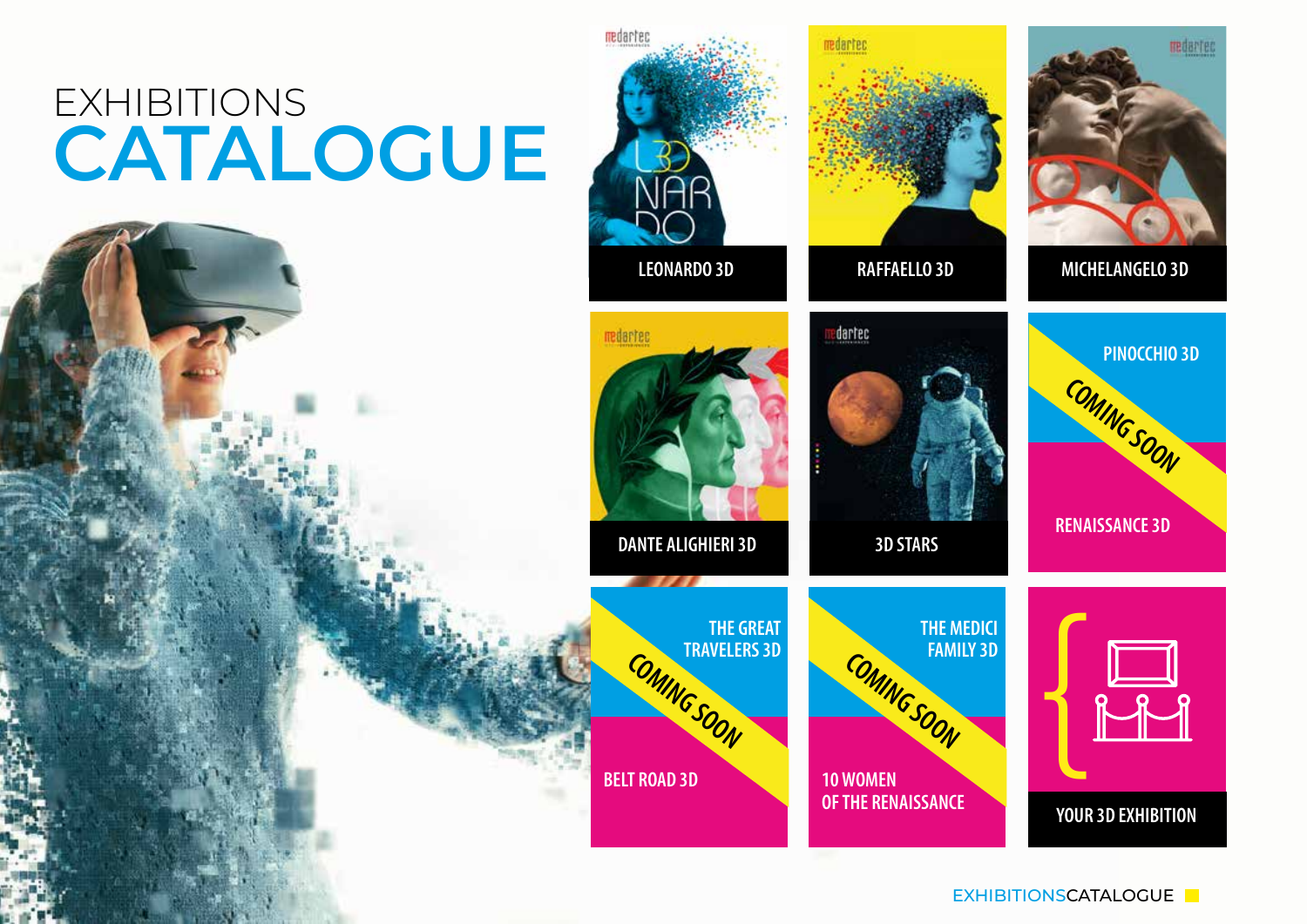### THE **COMPANY**

# medartec

Medartec is an Italian production and distribution company that organizes immersive multimedia experiences specializing in art and culture. We create emotional and innovative events involving people of all ages, using the latest digital technologies. We distribute productions made by a team of technology experts and art historians with knowledge and artistic sensitivity. The company holds the distribution and image rights of the events, including those for the promotion, production and sale of the merchandising created for the specific event.

Immersive multimedia events not only expand the offer of what traditional museums make available, but also bring a new sensory experience of art that completely involves the viewer

The events are curated and presented with high definition images, emotionally combined with sounds and music. This cutting-edge technology quarantees visitors a unique and unforgettable sensory connection with art.

During the artistic events, viewers have the opportunity to be entertained by exploring the complete work of an artist in a single experience.

The Medartec creative team is made up of architects, designers, video / film directors and software developers who together integrate the technical aspects of exhibition design, theatricality, communication and storytelling to create a multimedia sensory experience.

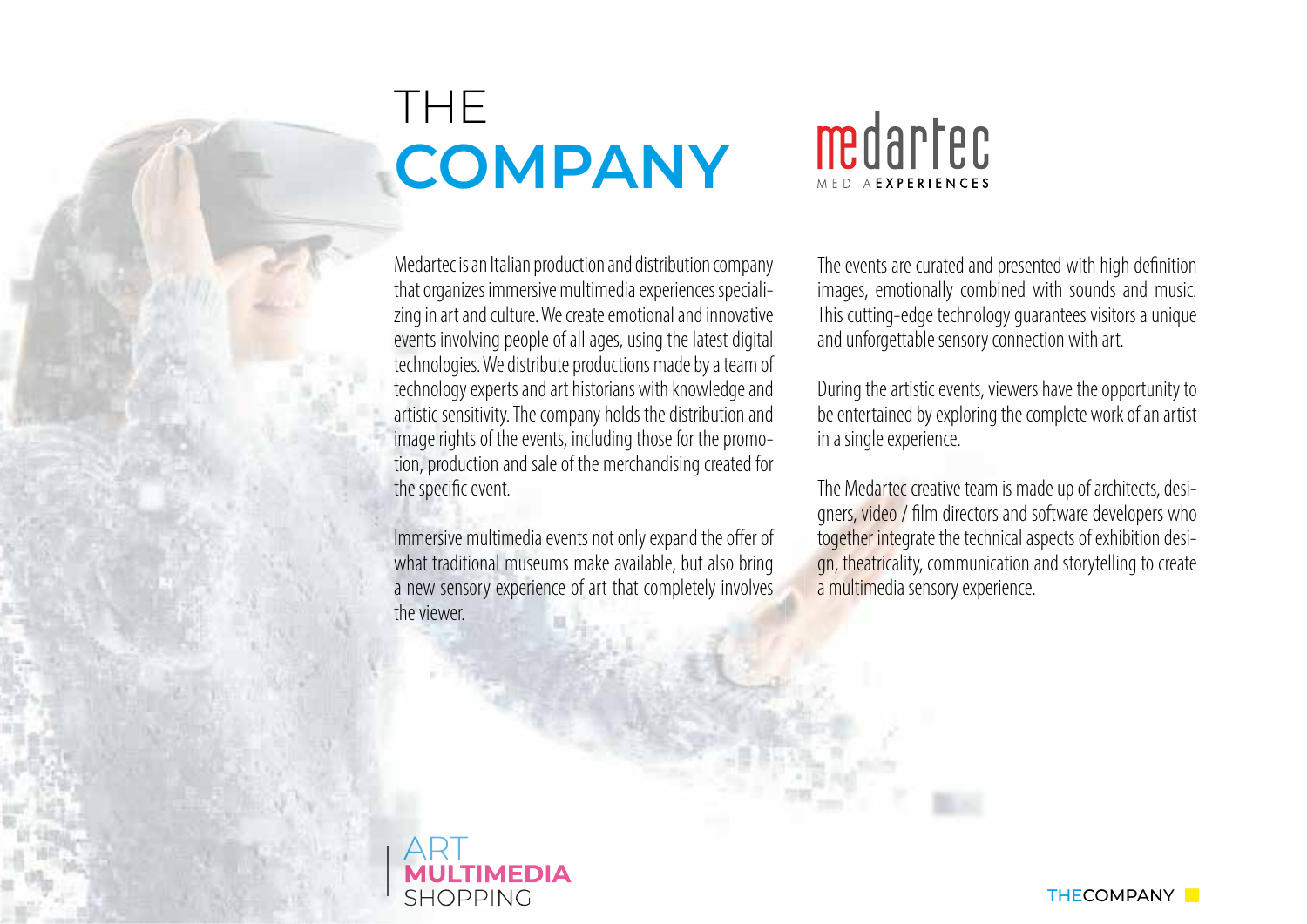### MEDARTEC ADDED **VALUES**



DYNAMIC CMS For content personalization







 Average monthly google searches: 720 LEONARDO DA VINCI 3D

ART

SHOPPING

**MULTIMEDIA**





 TRIPADVISOR RATING **OO** 4,5

GOOGLE RATING  $64.1$ 

 FACEBOOK RATING 4,8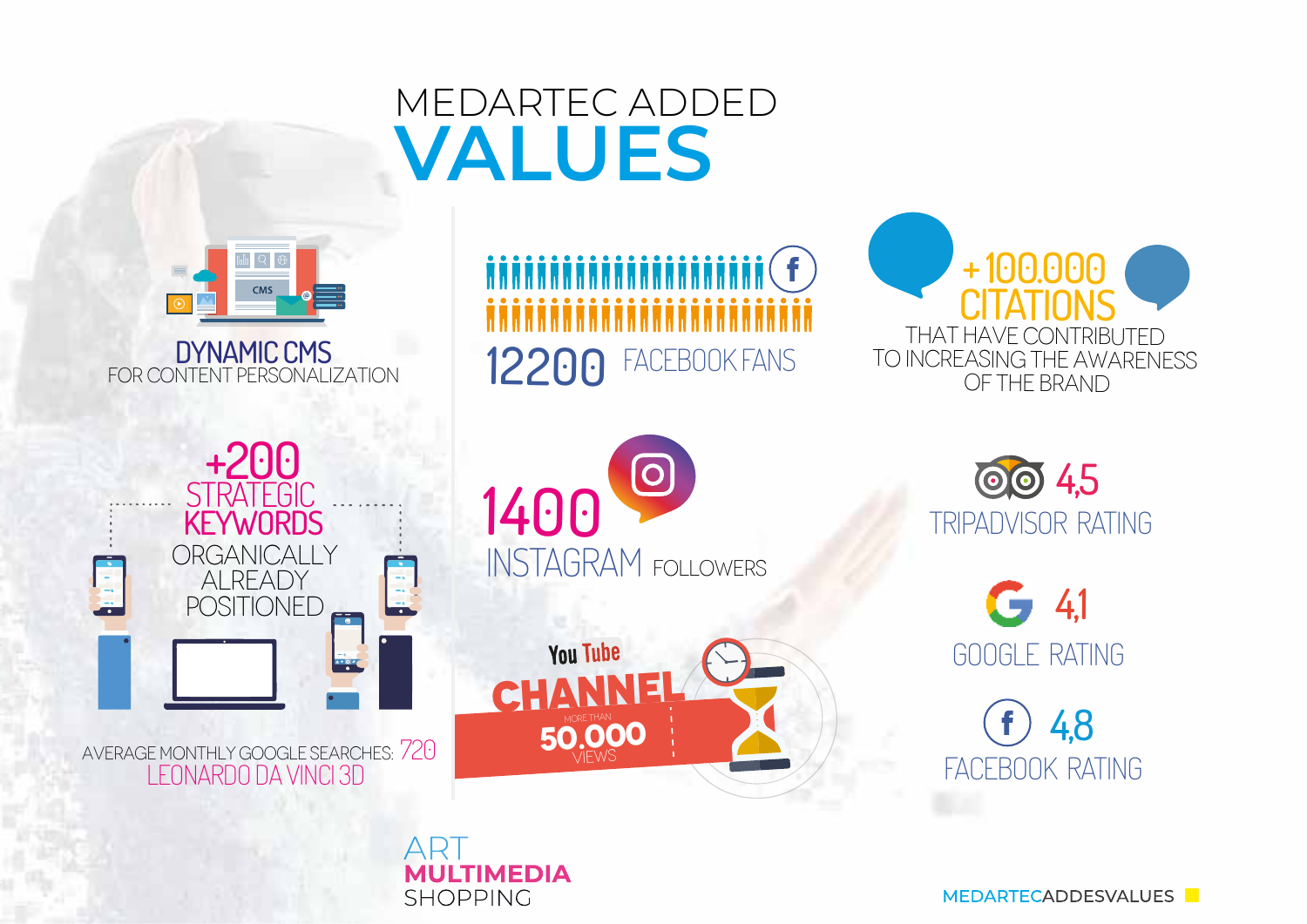